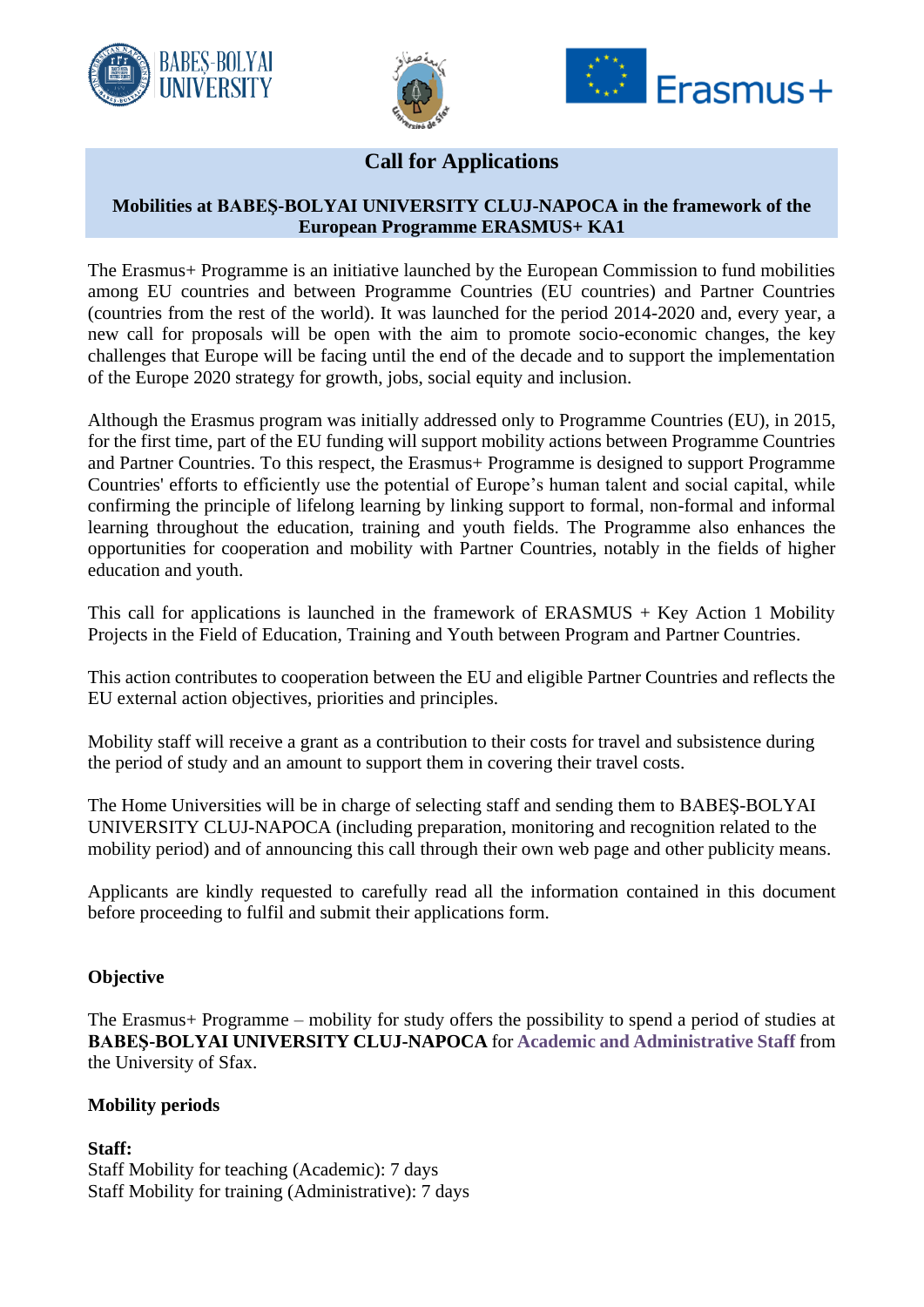





## **Fields of Education and Training**

- 1) Law
- 2) Social Sciences
- 3) Chemistry
- 4) History and Archaeology
- 5) Philosophy and Ethics
- 6) Information and Communication Technologies

# **FUNDING**

The grants offered to students and staff in the Erasmus+ Mobility between Programme and Partner Countries do not cover all the expenses, but are merely a contribution to bearing the additional cost of the stay abroad.

The grants include:

- A European Union **contribution for subsistence**: An amount established according to the country of destination and the actual number of days spent abroad. In particular, the grants are split into groups of countries according to the cost of living. the mobility contribution for Romania is **140 € per day** for staff.
- An additional amount to cover **travel expenses**. The amount is calculated according to the distance band appearing below:

| Between 10 and 99 km: <sup>1i</sup> | 20 EUR per participant   |
|-------------------------------------|--------------------------|
| Between 100 and 499 KM:             | 180 EUR per participant  |
| <b>Between 500 and 1999 KM:</b>     | 275 EUR per participant  |
| <b>Between 2000 and 2999 KM:</b>    | 360 EUR per participant  |
| <b>Between 3000 and 3999 KM:</b>    | 530 EUR per participant  |
| <b>Between 4000 and 7999 KM:</b>    | 820 EUR per participant  |
| 8000 KM or more:                    | 1500 EUR per participant |

The distance will be calculated as follows: Distance between the city of the home University and BABEŞ-BOLYAI UNIVERSITY CLUJ-NAPOCA.

The BABEŞ-BOLYAI UNIVERSITY CLUJ-NAPOCA as Applicant organization will be in charge of the payment of the grants to the incoming scholarship holders once they have started their mobility in the **BABEŞ-BOLYAI UNIVERSITY CLUJ-NAPOCA** and have signed the Confirmation of Arrival and the Grant Agreement.

 $^{\text{1}}$  Based on the travel distance per participant. Travel distances must be calculated using the distance calculator supported by the European Commission (http://ec.europa.eu/programmes/erasmus-plus/tools/distance\_en.htm). The distance of a one-way travel must be used to calculate the amount of the EU grant that will support the round trip.